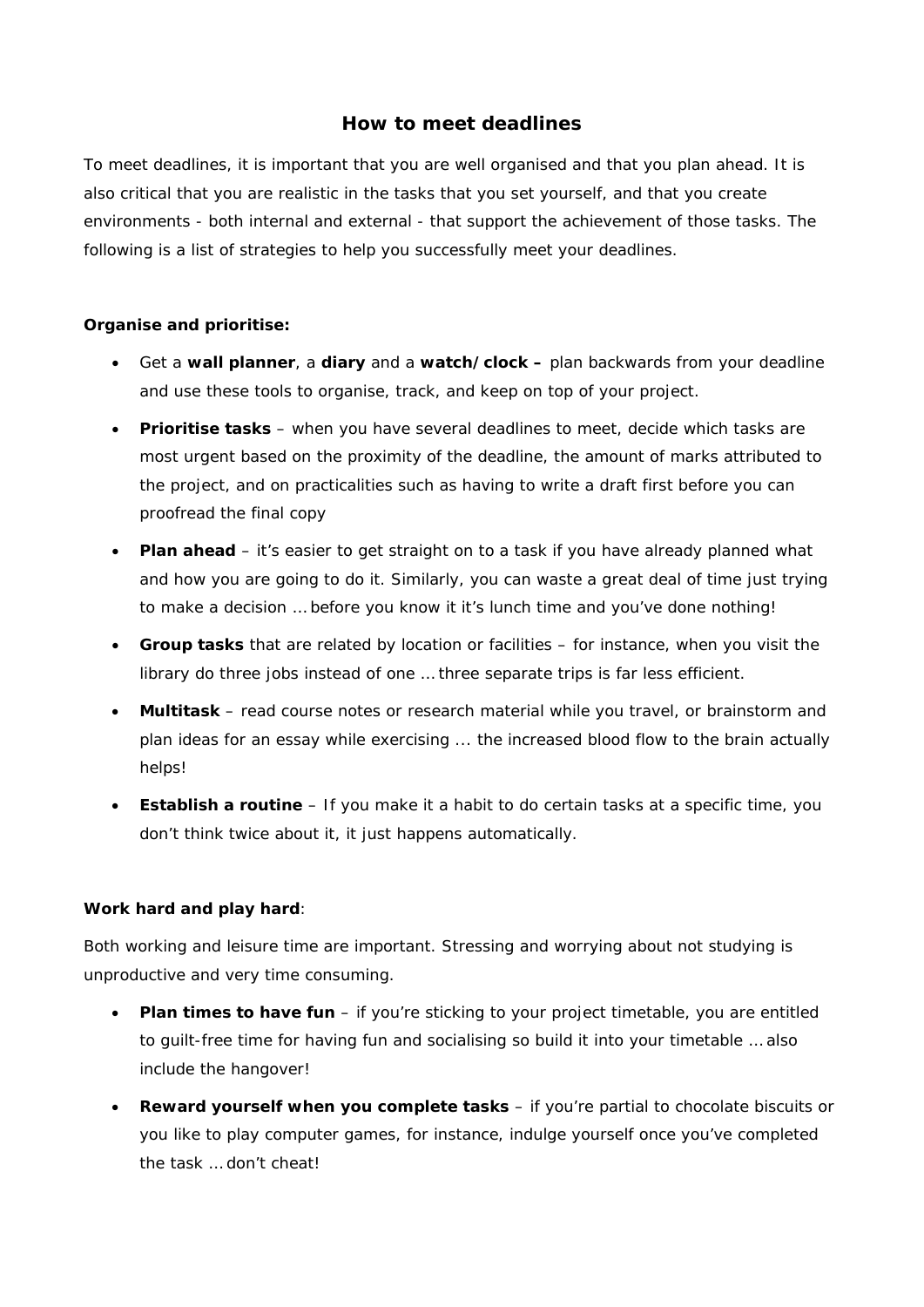### *Break the project down:*

Divide the project into small tasks and allocate time slots to achieve each task.

- Give yourself several **small deadlines** and stick to them.
- Define the tasks and make them **specific, realistic** and **achievable**
- Do **small tasks in small time slots** use spare bits of time productively

#### *Write it down:*

This helps you think about the project and identify what steps are involved in completing the project.

- Write down **what** you plan to achieve and **when** you will work on specific tasks.
- **Become a 'list' person** write down the tasks on a list and then cross them through as you complete them. Crossing off the tasks is very satisfying … it's quite addictive!

#### *Find extra time:*

- Find all of the small pieces of **wasted time** in your life and press them into service
- **Assess your life** are there any irrelevant or trivial time-expensive activities that you engage in? Could the time be better spent?

#### *Remove distractions:*

- Turn off your **phone**, the **television**, or any other **distracting devices** while you are working on the task at hand – you will complete it much faster and then have more time for socialising and having fun.
- If you have **other things on your mind** that are interfering with your concentration, write them briefly on a piece of paper and put them safely to one side so that you can focus on the task ahead. Once you have finished the task you can 'reload' your troublesome thoughts into your brain.

#### *Work in the correct environment for the purpose*